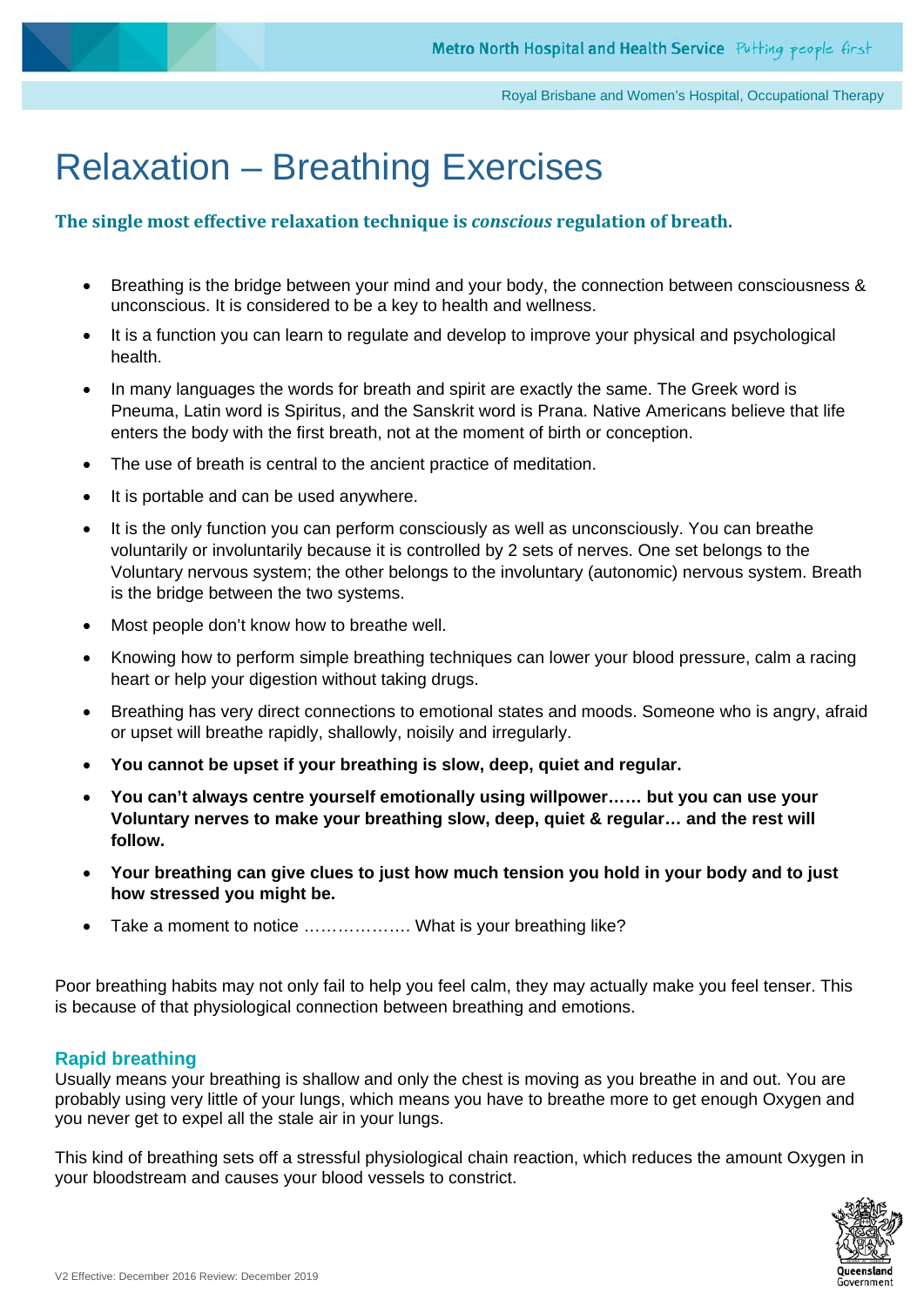Muscles hurt without enough Oxygen and when the Carbon Dioxide and waste products aren't removed. The brain gets less Oxygen making you feel more tense and nervous.

#### **Deep breathing**

Usually means you are using much more of your lungs. As you fill your lungs with air, they push down onto the diaphragm forcing your belly out a little. You may notice your belly rise and fall as you breathe in and out. This is a good sign.

A very healthy balance between the oxygen & carbon dioxide occurs in deep breathing. Your muscles like this. Your organs like this. So does your brain, which in turn, encourages the release of endorphins (natural feel good chemicals & painkillers).

**Let's check what your breathing is like.**

**Count your breath over a one-minute period and record them here.**

**Now we will carry out a simple breathing exercise.**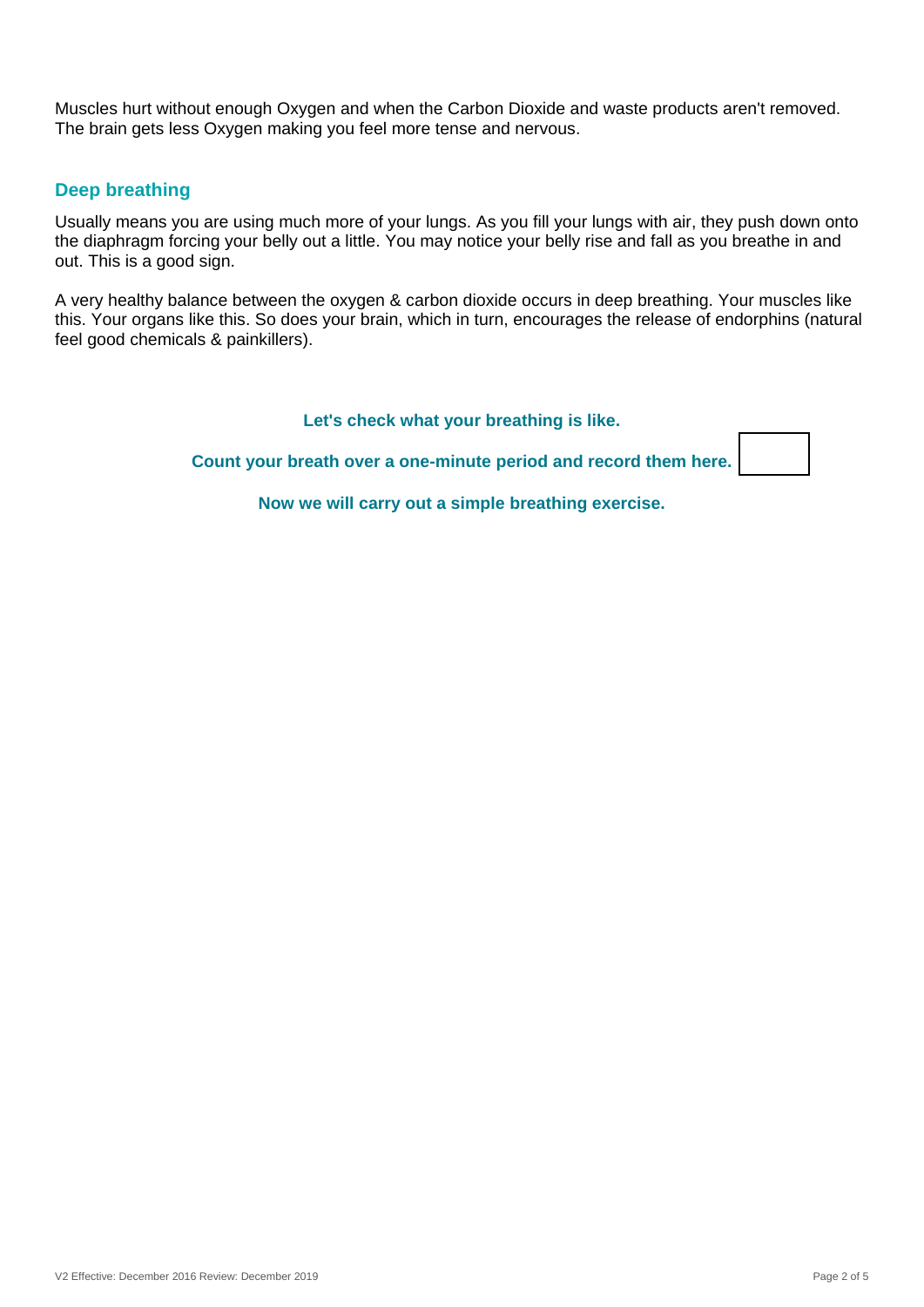## **Simple Breathing Exercise No.1**

Begin by closing your eyes (or staring at a point in front of you, letting your eyes gently focus) & setting the intension that you are going to spend a few minutes experiencing what it is like to breathe slowly. Remind yourself that you don't have to be anywhere else, solve any problems, just be here, right now ; experiencing breathing long slow breaths.

Just noticing with each breath, how the tip of your nose feels cool as you breathe in and warm as you breathe out.

Noticing how your chest rises and falls with each breath or perhaps how your belly falls and rises with each breath.

Noticing how you can feel the breath as it travels in through your nose and down your throat into your lungs. Feel the air move deep into your chest; perhaps you feel the air gently pushing your diaphragm down into your belly. Breathe the air all the way down to the back of your belly button.

Notice how your belly rises gently. Notice how your belly falls as you breathe the air all the way back out of your body. The warmed air moves up through your throat and out through your nostrils. Warm at the tip of your nose, warm on the out breath.

You might have already noticed how your mind wanders…. or not. This is very normal. In fact you can expect your mind to wander, sometimes over & over. As soon as you become aware that your mind has wandered, just gently bring your awareness back to the very physical sensations of breathing. You can gently bring your awareness back to the breath over & over.

With each breath, noticing the very physical sensation of the air moving in & out of your body as you breathe. Air travelling deep into your body and travelling back out again. Cool air at the tip of your nose on the breath in …. And warm on the breath out.

Notice with comfort the never-ending rhythm of your breath.

Begin to experiment with your breath, moving your breath. See how slow, deep, quiet and regular you can make begin to make your breathing and still have it feel perfectly comfortable. Make sure you're getting enough air with no sense of not getting enough air.

Can you begin to make the breath out just as long as the breath in… or even longer than the breath in?

See how slow, quiet, deep and regular you can make your breathing, whilst still feeling comfortable. Make sure you're getting enough air with no sense of not getting enough air. Making the breath out just as long as; or even longer than the breath in. This will help you breathe deeply.

Now, you might like to see what happens if at the end of a normal breath you try squeezing more air out; pushing all the air out of your lungs. You might even feel the muscles between your ribs working, feeling the effort as they compress the rib cage, helping you to push the air out gently. Notice how if you push all the air, all the way out… just how easy it is for the 'breath in' to be full and rich and deep, without you even having to try. How easy it is to breath deep breaths by making the breath out just as long or even longer than the breath in.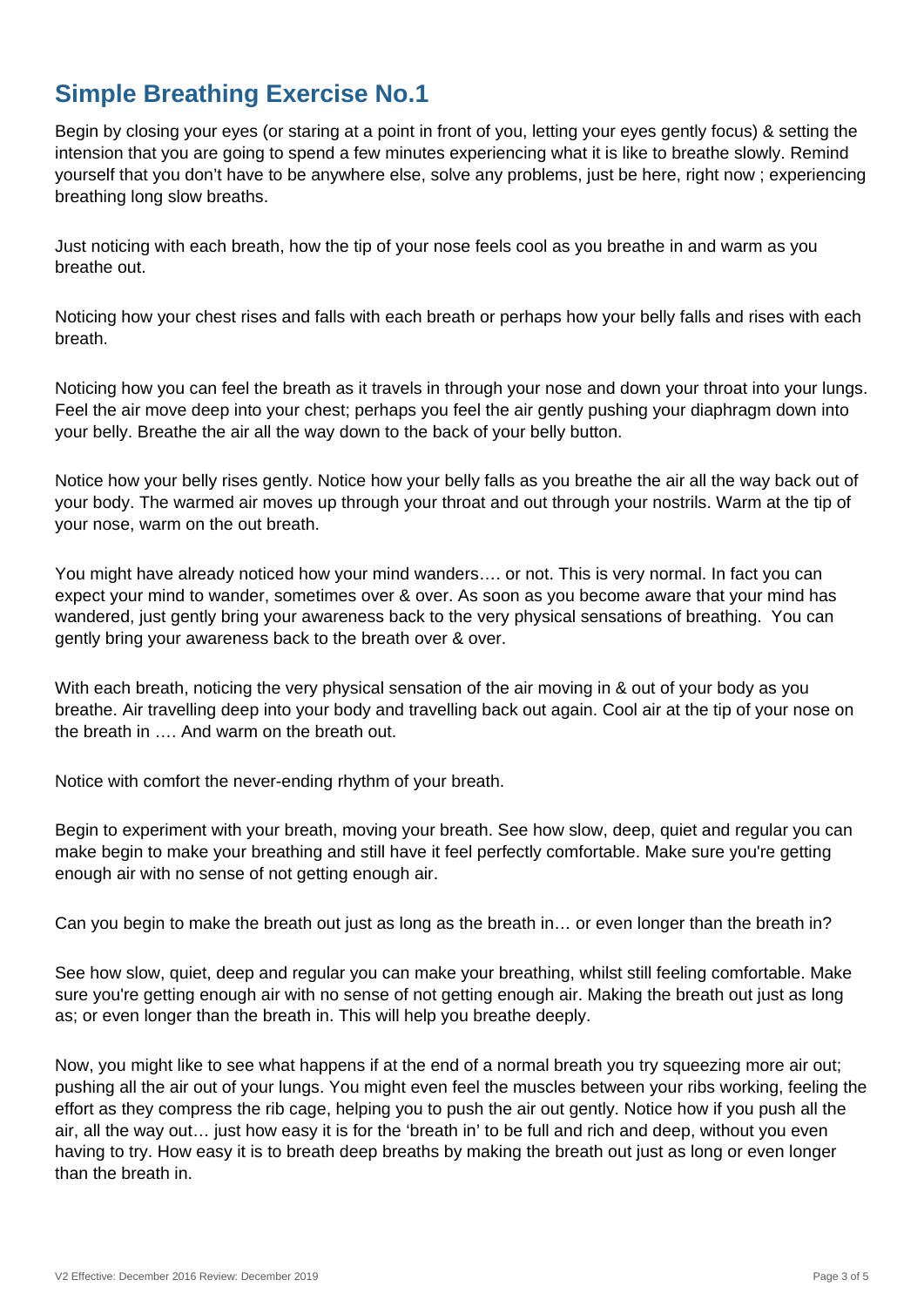Now just gently return to breathing lovely long slow breaths, with the breath out just as long as or even longer than the breath in.

Breathing long, slow, quiet, deep, breaths with the 'breath out' being as long as, or even slightly longer than your breath in. Breathing long slow breaths.

### **Again, count your breath over a one-minute period and record them here**

Let's compare this number of breaths with the number of breaths you made before the breathing exercise………..

| <b>Extremely nervous</b>                       | <b>Nervous</b>                                 |
|------------------------------------------------|------------------------------------------------|
| Breathing about 35 -- 40 breaths per<br>minute | Breathing about 18 -- 28 breaths per<br>minute |
| <b>Normal</b>                                  | Calm                                           |
| Breathing about 12 -- 18 breaths per<br>minute | Breathing about 6 -- 8 breaths per minute      |